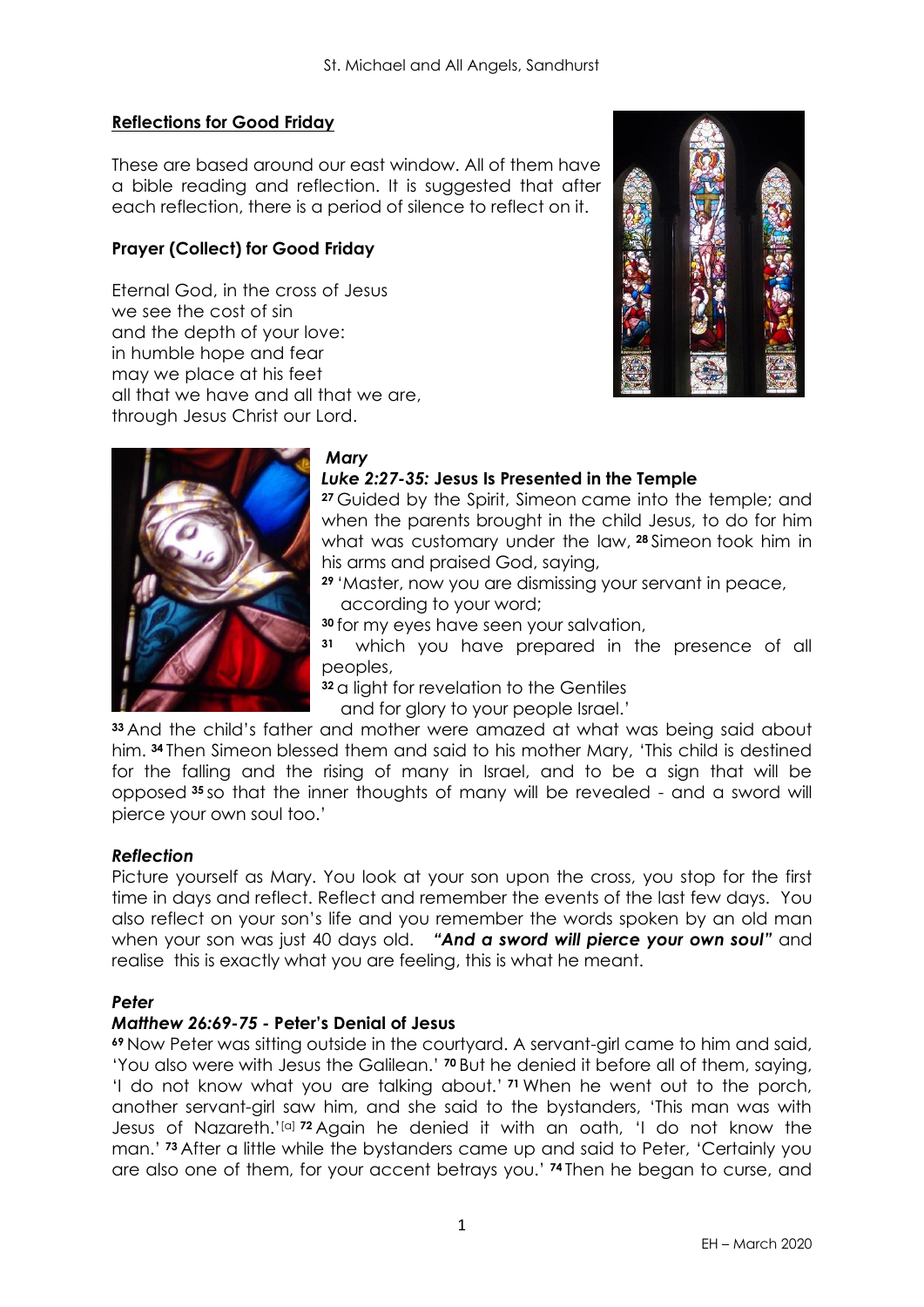he swore an oath, 'I do not know the man!' At that moment the cock crowed. **<sup>75</sup>** Then Peter remembered what Jesus had said: 'Before the cock crows, you will deny me three times.' And he went out and wept bitterly.

### *Reflection*

Picture yourself as Peter. You had followed Jesus for a period of time and when Jesus asked you who do you say that I am, you respond saying **"***You are the Messiah, the Son of the living God" (Matt 16:16).;* but last night you deny that you even knew Jesus. What are your feelings? Shame? Fear that someone will point out that last night you denied him? Is this us? Do we proclaim that we know Jesus some days but deny him others?





# *Soldiers*

# *Matthew 27:27-31 -* **The Soldiers Mock Jesus**

**<sup>27</sup>** Then the soldiers of the governor took Jesus into the governor's headquarters,<sup>[\[a\]](https://www.biblegateway.com/passage/?search=Matthew+27%3A27-31&version=NRSVA#fen-NRSVA-24154a)</sup> and they gathered the whole cohort around him. **<sup>28</sup>** They stripped him and put a scarlet robe on him, **<sup>29</sup>** and after twisting some thorns into a crown, they put it on his head. They put a reed in his right hand and knelt before him and mocked him, saying, 'Hail, King of the Jews!' **<sup>30</sup>** They spat on him, and took the reed and struck him on the head. **<sup>31</sup>** After mocking him, they stripped him of the robe and put his own clothes on him. Then they led him away to crucify him.

### *Reflection*

You are part of the group of soldiers. You help to make the crown of thorns to put on this man's head, the man who is known as "the king of the Jews". You join in the mocking of him. How often do we go along with others?

### *Jesus;*

### *Matthew 27:32-44 -* **The Crucifixion of Jesus**

**<sup>32</sup>** As they went out, they came upon a man from Cyrene named Simon; they compelled this man to carry his cross. **<sup>33</sup>** And when they came to a place called Golgotha (which means Place of a Skull), **<sup>34</sup>** they offered him wine to drink, mixed with gall; but when he tasted it, he would not drink it. **<sup>35</sup>** And when they had crucified him, they divided his clothes among themselves by casting lots;[\[b\]](https://www.biblegateway.com/passage/?search=Matthew+27%3A27-44+&version=NRSVA#fen-NRSVA-24162b) **<sup>36</sup>** then they sat down there and kept watch over him. **<sup>37</sup>** Over his head they put the charge against him, which read, 'This is Jesus, the King of the Jews.'

**<sup>38</sup>** Then two bandits were crucified with him, one on his right and one on his left. <sup>39</sup> Those who passed by derided<sup>[\[c\]](https://www.biblegateway.com/passage/?search=Matthew+27%3A27-44+&version=NRSVA#fen-NRSVA-24166c)</sup> him, shaking their heads <sup>40</sup> and saying, 'You who would destroy the temple and build it in three days, save yourself! If you are the Son of God, come down from the cross.' **<sup>41</sup>** In the same way the chief priests also, along with the scribes and elders, were mocking him, saying, **<sup>42</sup>** 'He saved others; he cannot save himself.[\[d\]](https://www.biblegateway.com/passage/?search=Matthew+27%3A27-44+&version=NRSVA#fen-NRSVA-24169d) He is the King of Israel; let him come down from the cross now, and we will believe in him. **<sup>43</sup>** He trusts in God; let God deliver him now, if he wants to; for he said, "I am God's Son."' **<sup>44</sup>** The bandits who were crucified with him also taunted him in the same way.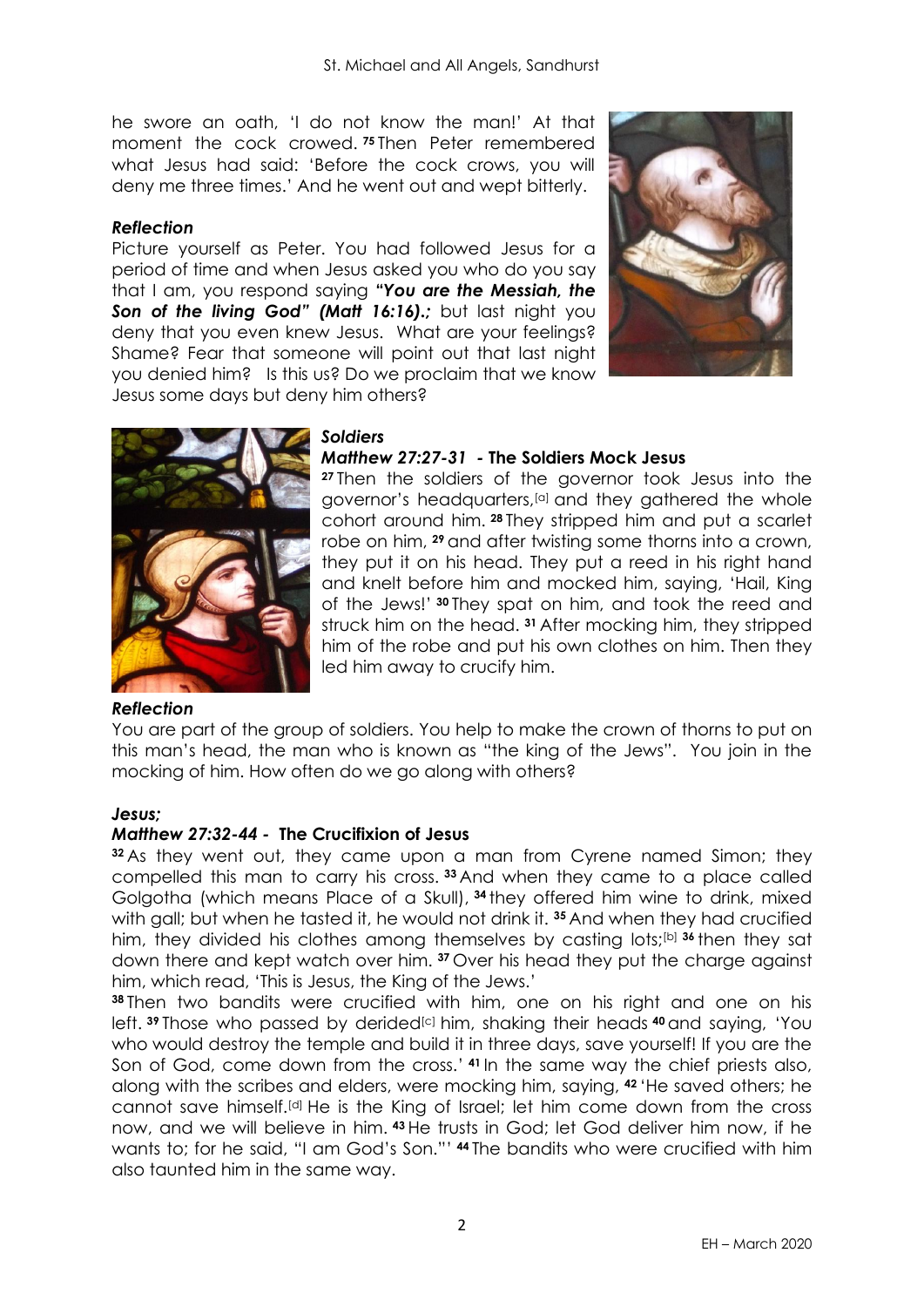## *Reflection*

There is a Green Hill Far Away Without a city wall Where the dear Lord was crucified Who died to save us all

We may not know, we cannot tell, what pains he had to bear; but we believe it was for us he hung and suffered there.

He died that we might be forgiv'n, he died to make us good, that we might go at last to heav'n, saved by his precious blood.

There was no other good enough to pay the price of sin; he only could unlock the gate of heav'n, and let us in.

O dearly, dearly has he loved, and we must love him too, and trust in his redeeming blood, and try his works to do.

*Mrs C. F. Alexander*



# *Spear;*

*John 19:28-37*

**<sup>28</sup>** After this, when Jesus knew that all was now finished, he said (in order to fulfil the scripture), 'I am thirsty.' **<sup>29</sup>** A jar full of sour wine was standing there. So they put a sponge full of the wine on a branch of hyssop and held it to his mouth. **<sup>30</sup>** When Jesus had received the wine, he said, 'It is finished.' Then he bowed his head and gave up his spirit.

Jesus' Side Is Pierced

**<sup>31</sup>** Since it was the day of Preparation, the Jews did not want the bodies left on the cross during the sabbath, especially because that sabbath was a day of great solemnity. So they asked Pilate to have the legs of the crucified men broken and the bodies removed. **<sup>32</sup>** Then the soldiers came and broke the legs of the first and of the other who had been crucified with him. **<sup>33</sup>** But when they came to Jesus and saw that he was already dead, they did not break his legs. **<sup>34</sup>** Instead, one of the soldiers pierced his side with a spear, and at once blood and water came out. **<sup>35</sup>** (He who saw this has testified so that you also may believe. His testimony is true, and he knows[\[a\]](https://www.biblegateway.com/passage/?search=John+19%3A28-37&version=NRSVA#fen-NRSVA-26850a) that he tells the truth.) **<sup>36</sup>** These things occurred so that the scripture might be fulfilled, 'None of his bones shall be broken.' **<sup>37</sup>** And again another passage of scripture says, 'They will look on the one whom they have pierced.'